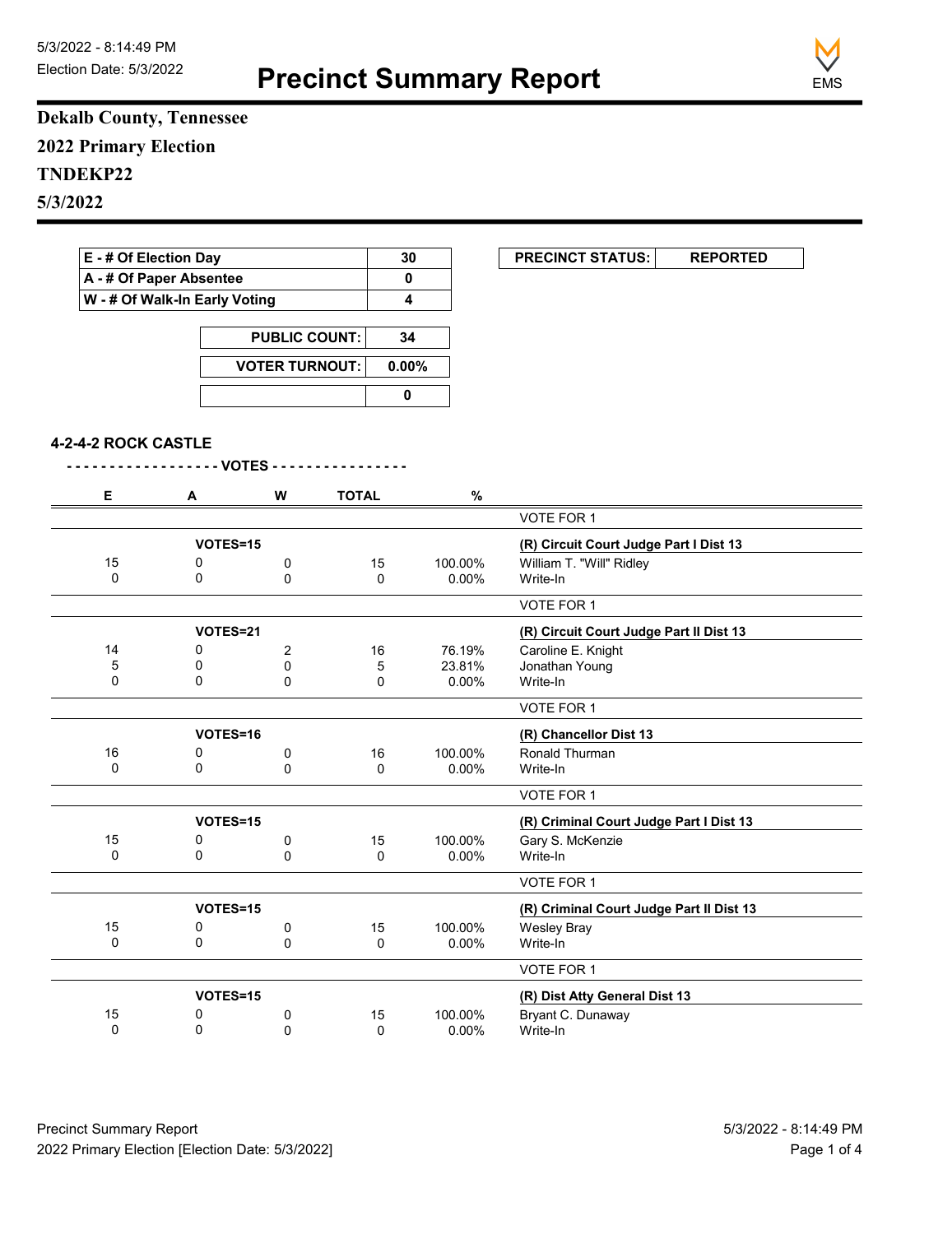**4-2-4-2 ROCK CASTLE**

| Е  | A        | W                       | <b>TOTAL</b>   | $\%$     |                                  |
|----|----------|-------------------------|----------------|----------|----------------------------------|
|    |          |                         |                |          | <b>VOTE FOR 1</b>                |
|    | VOTES=14 |                         |                |          | (R) Public Defender Dist 13      |
| 14 | 0        | 0                       | 14             | 100.00%  | Craig P. Fickling, Jr.           |
| 0  | 0        | 0                       | 0              | $0.00\%$ | Write-In                         |
|    |          |                         |                |          | VOTE FOR 1                       |
|    | VOTES=23 |                         |                |          | (R) County Mayor                 |
| 9  | 0        | $\overline{\mathbf{c}}$ | 11             | 47.83%   | <b>Matt Adcock</b>               |
| 4  | 0        | $\mathbf 0$             | 4              | 17.39%   | <b>Bradley Hendrix</b>           |
| 8  | 0        | 0                       | 8              | 34.78%   | Anita T. Puckett                 |
| 0  | 0        | 0                       | 0              | 0.00%    | Write-In                         |
|    |          |                         |                |          | VOTE FOR 2                       |
|    | VOTES=25 |                         |                |          | (R) County Commissioner 4th Dist |
| 9  | 0        | 0                       | 9              | 36.00%   | Tony "Cully" Culwell             |
| 5  | 0        | 2                       | $\overline{7}$ | 28.00%   | Dan Delacruz                     |
| 9  | 0        | 0                       | 9              | 36.00%   | <b>Greg Matthews</b>             |
| 0  | 0        | 0                       | 0              | 0.00%    | Write-In                         |
| 0  | 0        | 0                       | 0              | $0.00\%$ | Write-In                         |
|    |          |                         |                |          | VOTE FOR 1                       |
|    | VOTES=15 |                         |                |          | (R) County Trustee               |
| 15 | 0        | 0                       | 15             | 100.00%  | Sean D. Driver                   |
| 0  | 0        | 0                       | $\mathbf 0$    | $0.00\%$ | Write-In                         |
|    |          |                         |                |          | VOTE FOR 1                       |
|    | VOTES=16 |                         |                |          | (R) General Sessions Judge       |
| 6  | 0        | 0                       | 6              | 37.50%   | Mingy Kay Ball                   |
| 9  | 0        | 1                       | 10             | 62.50%   | <b>Brandon Cox</b>               |
| 0  | 0        | 0                       | $\mathbf 0$    | 0.00%    | Write-In                         |
|    |          |                         |                |          | VOTE FOR 1                       |
|    | VOTES=22 |                         |                |          | (R) Sheriff                      |
| 15 | 0        | $\overline{c}$          | 17             | 77.27%   | Patrick R Ray                    |
| 5  | 0        | 0                       | 5              | 22.73%   | Keneth Lee Whitehead             |
| 0  | 0        | 0                       | 0              | 0.00%    | Write-In                         |
|    |          |                         |                |          | VOTE FOR 1                       |
|    | VOTES=17 |                         |                |          | (R) Circuit Court Clerk          |
| 17 | 0        | 0                       | 17             | 100.00%  | Susan Martin                     |
| 0  | 0        | $\mathbf 0$             | 0              | $0.00\%$ | Write-In                         |
|    |          |                         |                |          | VOTE FOR 1                       |
|    | VOTES=16 |                         |                |          | (R) County Clerk                 |
| 16 | 0        | 0                       | 16             | 100.00%  | James L. "Jimmy" Poss            |
| 0  | 0        | $\mathbf 0$             | 0              | $0.00\%$ | Write-In                         |
|    |          |                         |                |          | VOTE FOR 1                       |
|    |          |                         |                |          |                                  |
|    | VOTES=15 |                         |                |          | (R) Register of Deeds            |
| 15 | 0        | 0                       | 15             | 100.00%  | Daniel A. Seber                  |
| 0  | 0        | $\mathbf 0$             | $\mathsf 0$    | $0.00\%$ | Write-In                         |
|    |          |                         |                |          | VOTE FOR 1                       |
|    | VOTES=14 |                         |                |          | (R) Road Superintendent          |
| 14 | 0        | 0                       | 14             | 100.00%  | Danny L. Hale                    |
| 0  | 0        | $\pmb{0}$               | $\pmb{0}$      | $0.00\%$ | Write-In                         |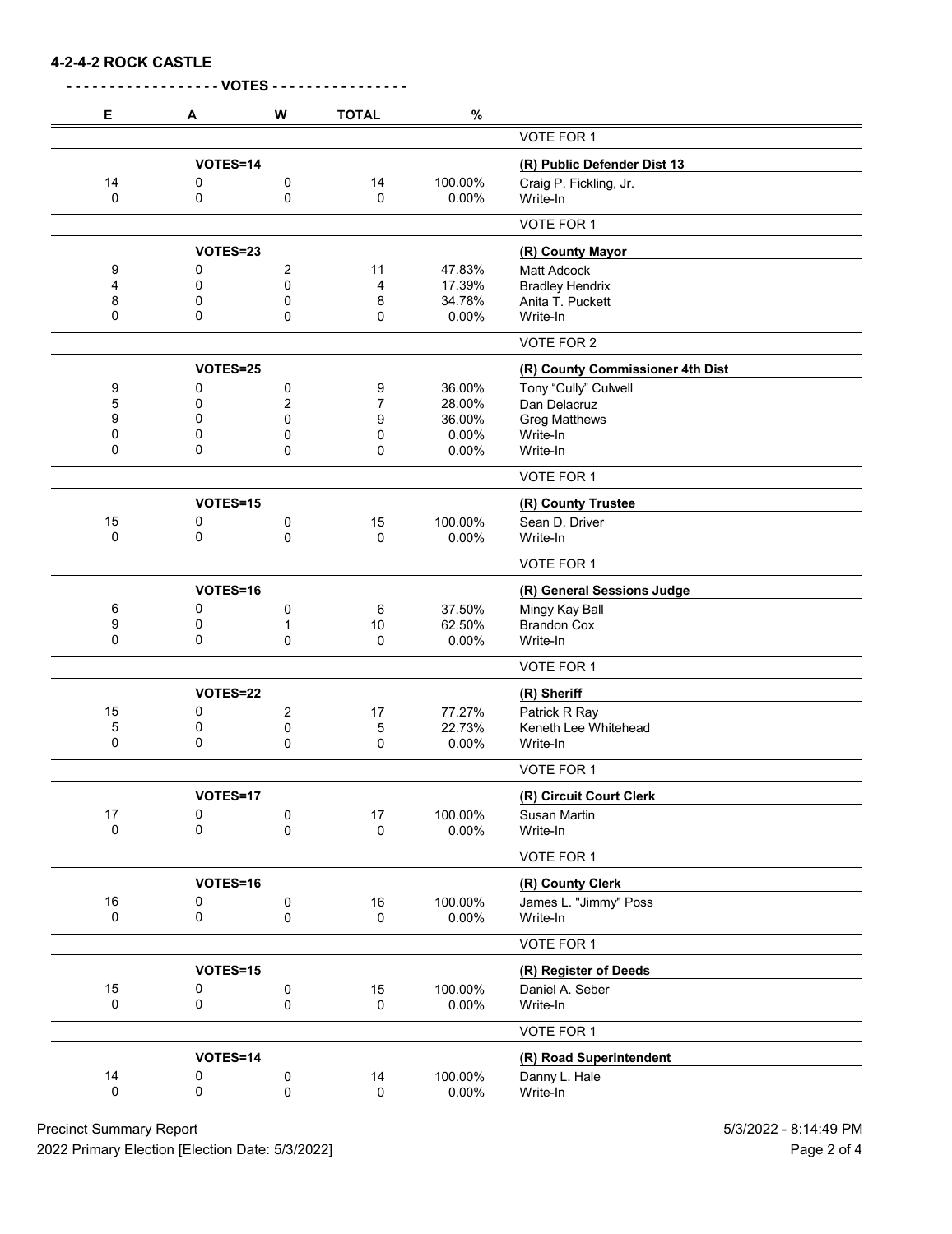**4-2-4-2 ROCK CASTLE**

| Е      | A              | W              | <b>TOTAL</b> | $\%$            |                                         |
|--------|----------------|----------------|--------------|-----------------|-----------------------------------------|
|        |                |                |              |                 | VOTE FOR 1                              |
|        | VOTES=14       |                |              |                 | (R) School Board 4th District           |
| 14     | 0              | 0              | 14           | 100.00%         | Eric Ervin                              |
| 0      | 0              | 0              | 0            | 0.00%           | Write-In                                |
|        |                |                |              |                 | VOTE FOR 1                              |
|        | VOTES=0        |                |              |                 | (R) Constable 4th District              |
| 0      | 0              | 0              | 0            | 0.00%           | No Candidate Qualified                  |
| 0      | 0              | 0              | 0            | 0.00%           | Write-In                                |
|        |                |                |              |                 | VOTE FOR 1                              |
|        | VOTES=0        |                |              |                 | (D) Circuit Court Judge Part I Dist 13  |
| 0      | 0              | 0              | 0            | 0.00%           | No Candidate Qualified                  |
| 0      | 0              | 0              | 0            | 0.00%           | Write-In                                |
|        |                |                |              |                 | VOTE FOR 1                              |
|        | VOTES=0        |                |              |                 | (D) Circuit Court Judge Part II Dist 13 |
| 0      | 0              | 0              | 0            | 0.00%           | No Candidate Qualified                  |
| 0      | 0              | 0              | 0            | 0.00%           | Write-In                                |
|        |                |                |              |                 | VOTE FOR 1                              |
|        | VOTES=0        |                |              |                 | (D) Chancellor Dist 13                  |
| 0      | 0              | 0              | 0            | 0.00%           | No Candidate Qualified                  |
| 0      | 0              | 0              | 0            | 0.00%           | Write-In                                |
|        |                |                |              |                 | VOTE FOR 1                              |
|        |                |                |              |                 |                                         |
|        | VOTES=0        |                |              |                 | (D) Criminal Court Judge Dist 13        |
| 0<br>0 | 0<br>0         | 0<br>0         | 0<br>0       | 0.00%<br>0.00%  | No Candidate Qualified<br>Write-In      |
|        |                |                |              |                 |                                         |
|        |                |                |              |                 | VOTE FOR 1                              |
|        | <b>VOTES=0</b> |                |              |                 | (D) Criminal Court Judge Dist 13        |
| 0<br>0 | 0<br>0         | 0              | 0            | 0.00%           | No Candidate Qualified                  |
|        |                | 0              | 0            | 0.00%           | Write-In                                |
|        |                |                |              |                 | VOTE FOR 1                              |
|        | VOTES=0        |                |              |                 | (D) Dric Atty General Dist 13           |
| 0      | $\pmb{0}$      | $\pmb{0}$      | 0            | 0.00%           | No Candidate Qualified                  |
| 0      | 0              | 0              | 0            | 0.00%           | Write-In                                |
|        |                |                |              |                 | VOTE FOR 1                              |
|        | VOTES=0        |                |              |                 | (D) Public Defender Dist 13             |
| 0      | 0              | 0              | 0            | 0.00%           | No Candidate Qualified                  |
| 0      | 0              | $\pmb{0}$      | $\pmb{0}$    | 0.00%           | Write-In                                |
|        |                |                |              |                 | VOTE FOR 1                              |
|        | VOTES=9        |                |              |                 | (D) County Mayor                        |
| 3      | 0              | 1              | 4            | 44.44%          | Mike Foster                             |
| 5<br>0 | 0<br>0         | $\pmb{0}$<br>0 | 5<br>0       | 55.56%<br>0.00% | <b>Tim Stribling</b><br>Write-In        |
|        |                |                |              |                 |                                         |
|        |                |                |              |                 | VOTE FOR 2                              |
|        | VOTES=8        |                |              |                 | (D) County Commissioner 4th Dist        |
| 7      | 0              | 1              | 8            | 100.00%         | Janice Fish-Stewart                     |
| 0<br>0 | 0<br>0         | 0              | 0<br>0       | 0.00%           | Write-In                                |
|        |                | 0              |              | 0.00%           | Write-In                                |